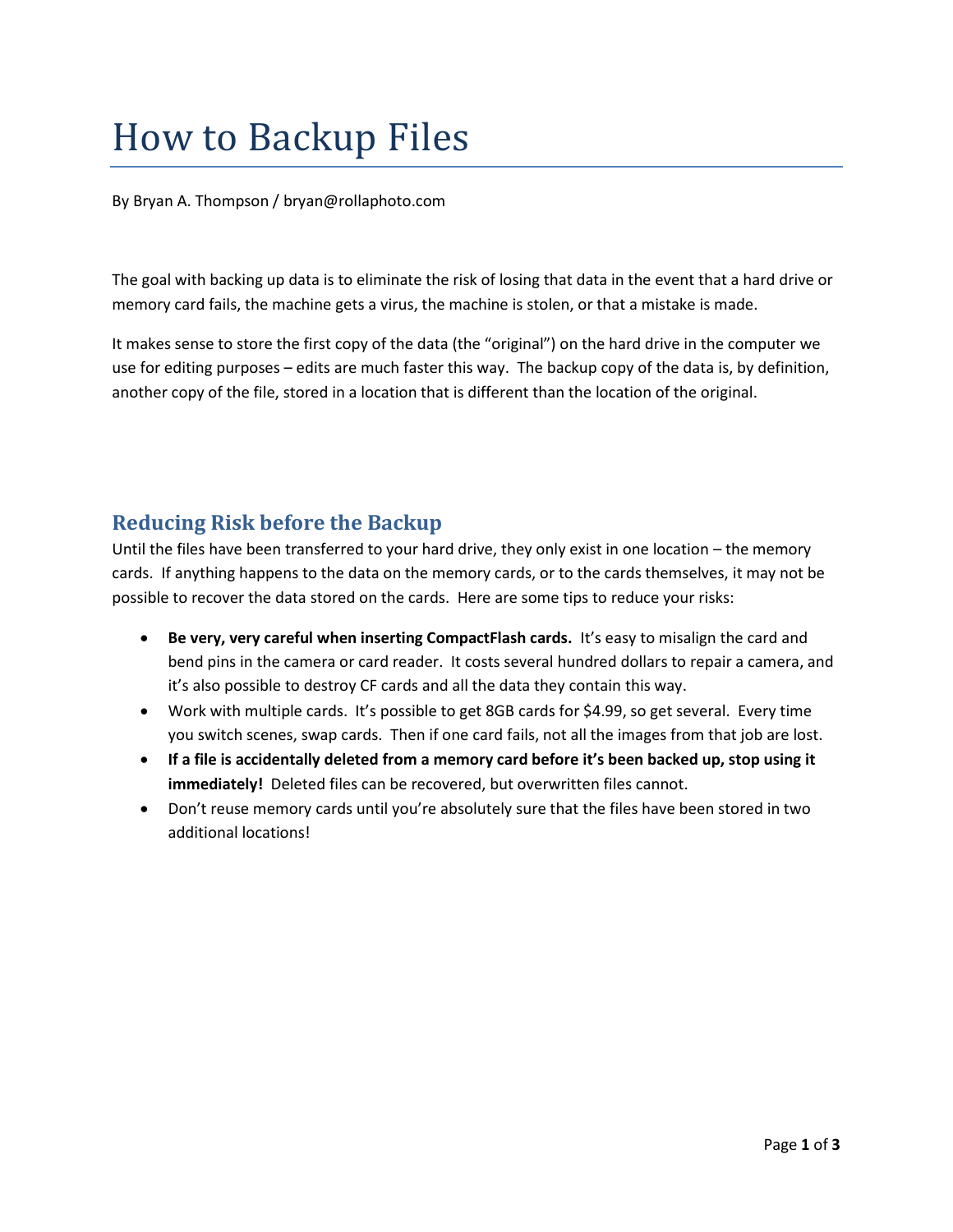### **Where to Backup**

There are many possible locations to store backups. Here are several:

#### **Optical Drives**

These are cheap, but eventually they'll consume a significant amount of space, and writable optical media isn't reliable over a long period of time.

#### **Hard Drives**

**Warning! Hard drives are only reliable if they're kept cool while running, and if they're unplugged and disconnected when they're not in use.**

**Warning! Rotational hard drives in laptops are particularly vulnerable to failure. Under no circumstances should your backup copy (or your only copy) be stored on a laptop hard drive! Solid State Drives are a much better choice for laptops.**

If you have over 25GB of data to store, hard drives are cost-effective method**.** For this reasons, it makes sense to use external hard drives. It's easy to store them in a safety deposit box or fire safe, and quickly connect when they are needed. Hard drives depend on the user manually backing up files periodically.

#### **Online Storage**

There are hundreds of online storage services who offer free or cheap online data storage. Important features in online storage are the amount of storage space they offer, the technology they use to protect your data, and the ease of accessing your data. I recommend Google Drive. They offer 5GB of space for free, which can be upgraded to 25GB for \$2.49/month. The great thing about Google Drive is that it includes a client that syncs your data to and from your PC, Mac, iPhone, iPad, Android. This means you can quickly access the data for editing purposes, and the client syncs the changes in the background. It also means the data is available from any computer you use. The backups happen in the background without the user having to take action.